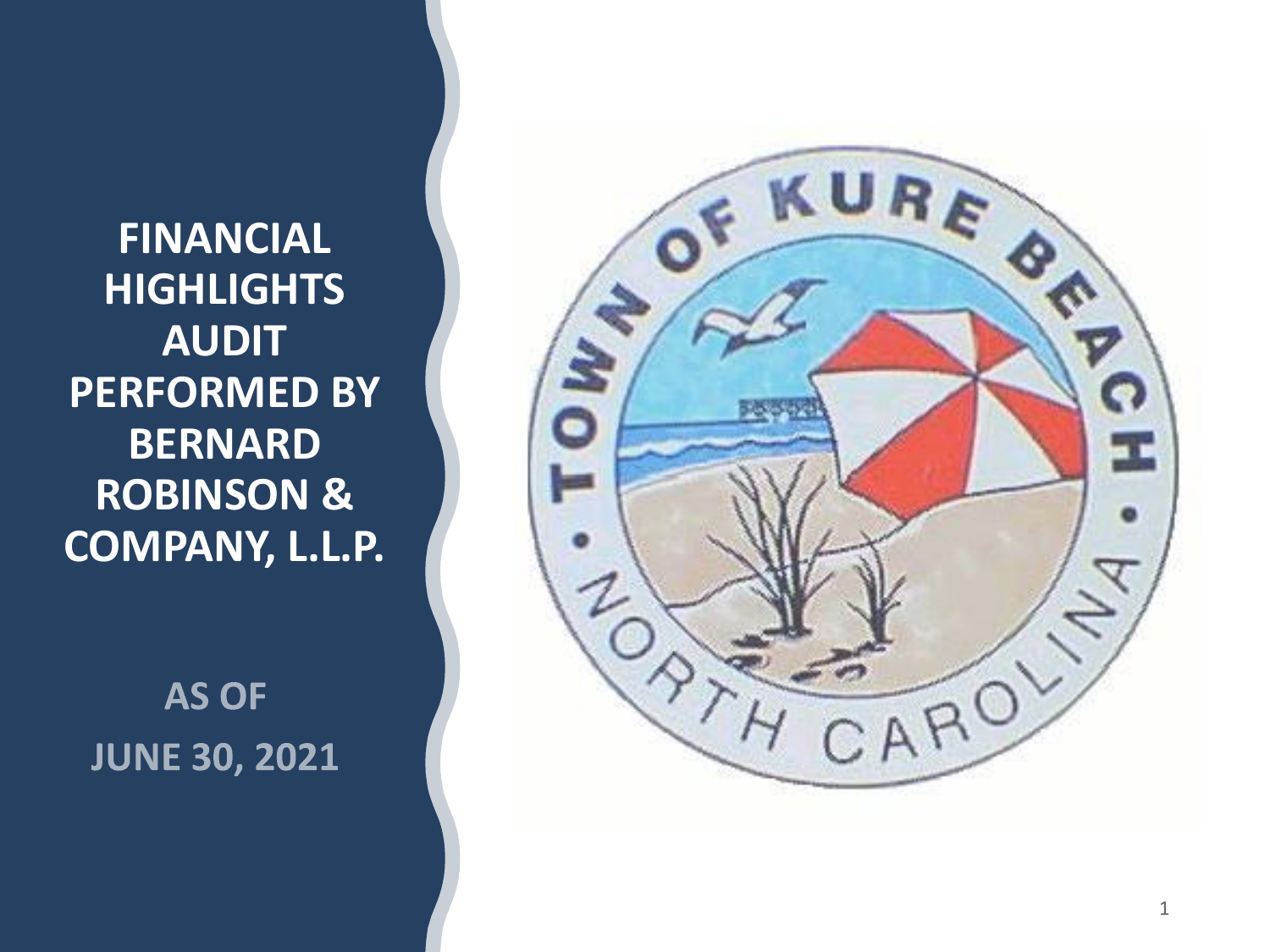**NEW REQUIREMENTS UNDER NORTH CAROLINA ADMINISTRATIVE CODE**

### **FOR AUDITORS**

- ➢ Report Financial Performance Indicators to the governing board.
- $\triangleright$  Notify the governing board to submit a response to the LGC if there are Financial Performance Indicators of Concern or if the audited financial statements included one or more significant deficiencies, material weaknesses or other findings.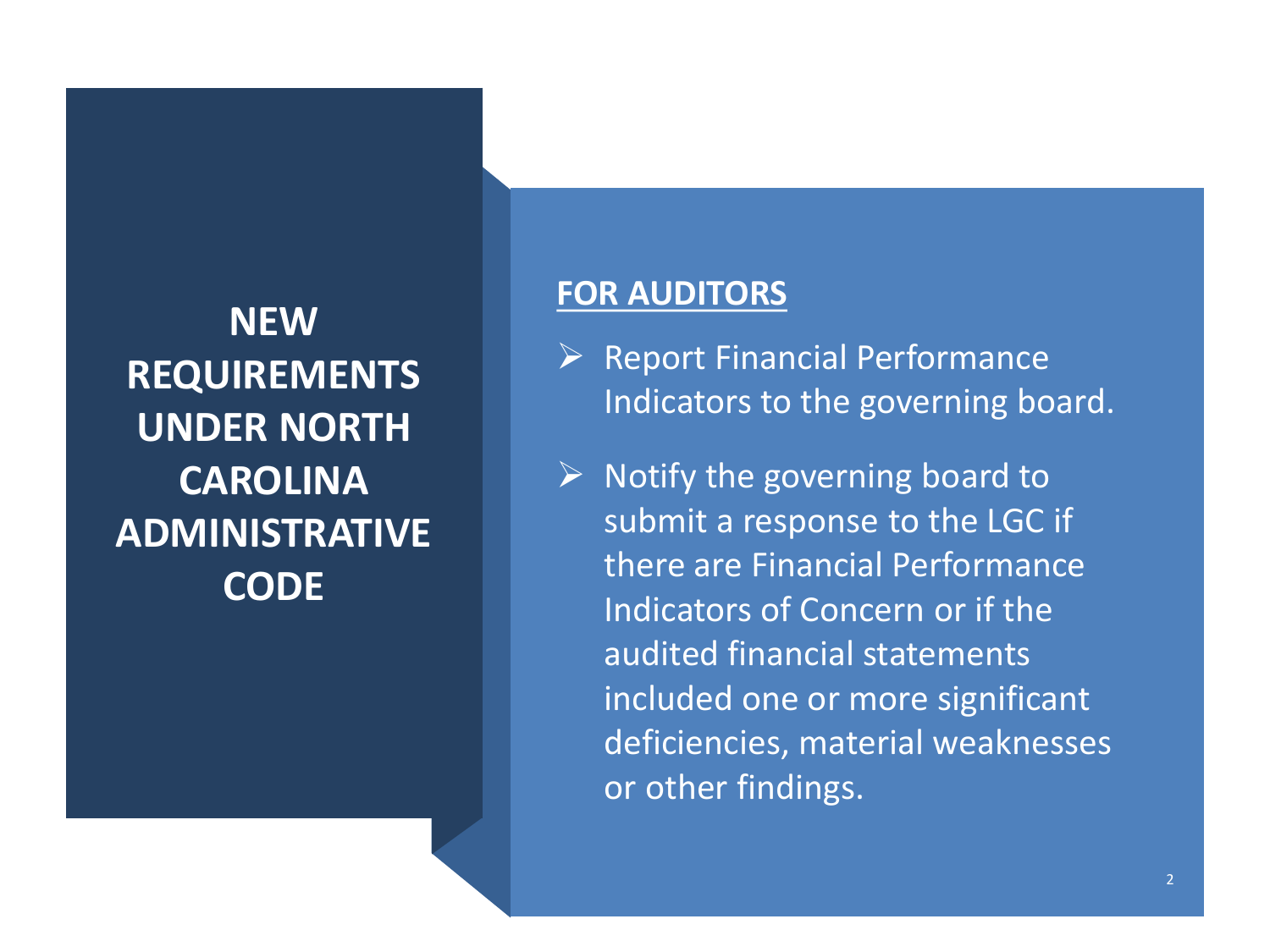**NEW REQUIREMENTS UNDER NORTH CAROLINA ADMINISTRATIVE CODE**

### **FOR GOVERNING BODIES**

 $\triangleright$  Submit a response to the LGC if there are Financial Performance Indicators of Concern or if the audited financial statements included one or more significant deficiencies, material weaknesses or other findings.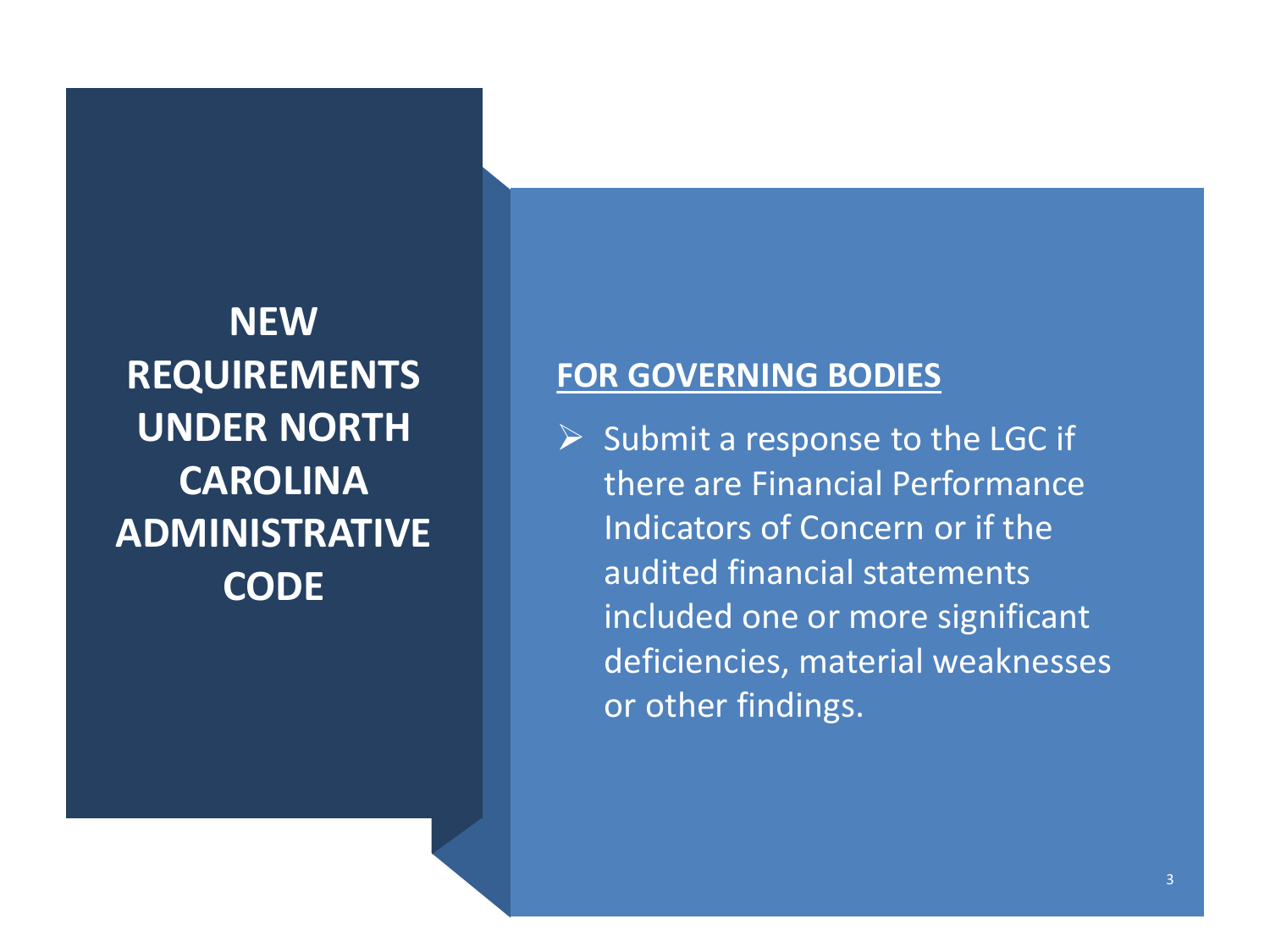**AUDIT OPINION, SIGNIFICANT DEFICIENCIES, MATERIAL WEAKNESSES OR OTHER FINDINGS**

#### **AUDIT OPINION**

Based on the audit, the basic financial statements present fairly, in all material respects, the respective financial position of the governmental activities, business-type activities, and each major fund of the Town of Kure Beach as of June 30, 2021, the respective changes in financial position and cash flows and the respective budgetary comparison for the General Fund for the year then ended in accordance with accounting principles generally accepted in the United States of America.

#### **SIGNIFICANT DEFICIENCIES, MATERIAL WEAKNESSES OR OTHER FINDINGS**

During the audit, no significant deficiencies, material weaknesses or other findings were identified.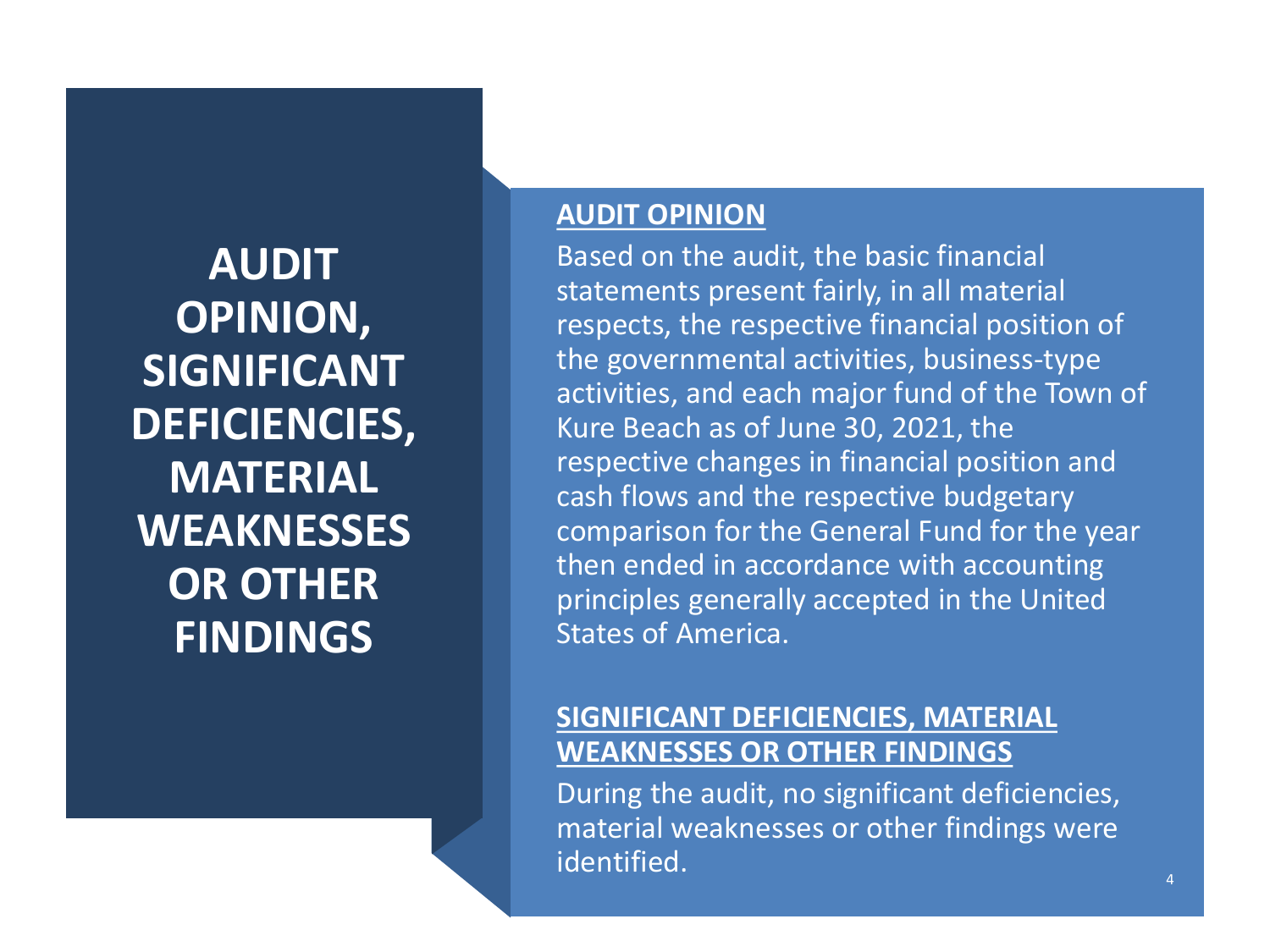### **GENERAL FUND**

### Fund Balance Available (FBA)

- $\triangleright$  FBA is an important reserve for local governments to provide cash flow during periods of declining revenues and to be used for emergencies and unforeseen expenditures.
- $\triangleright$  The calculation looks at fund balance available less Powell Bill. This number is then divided by the total expenditures.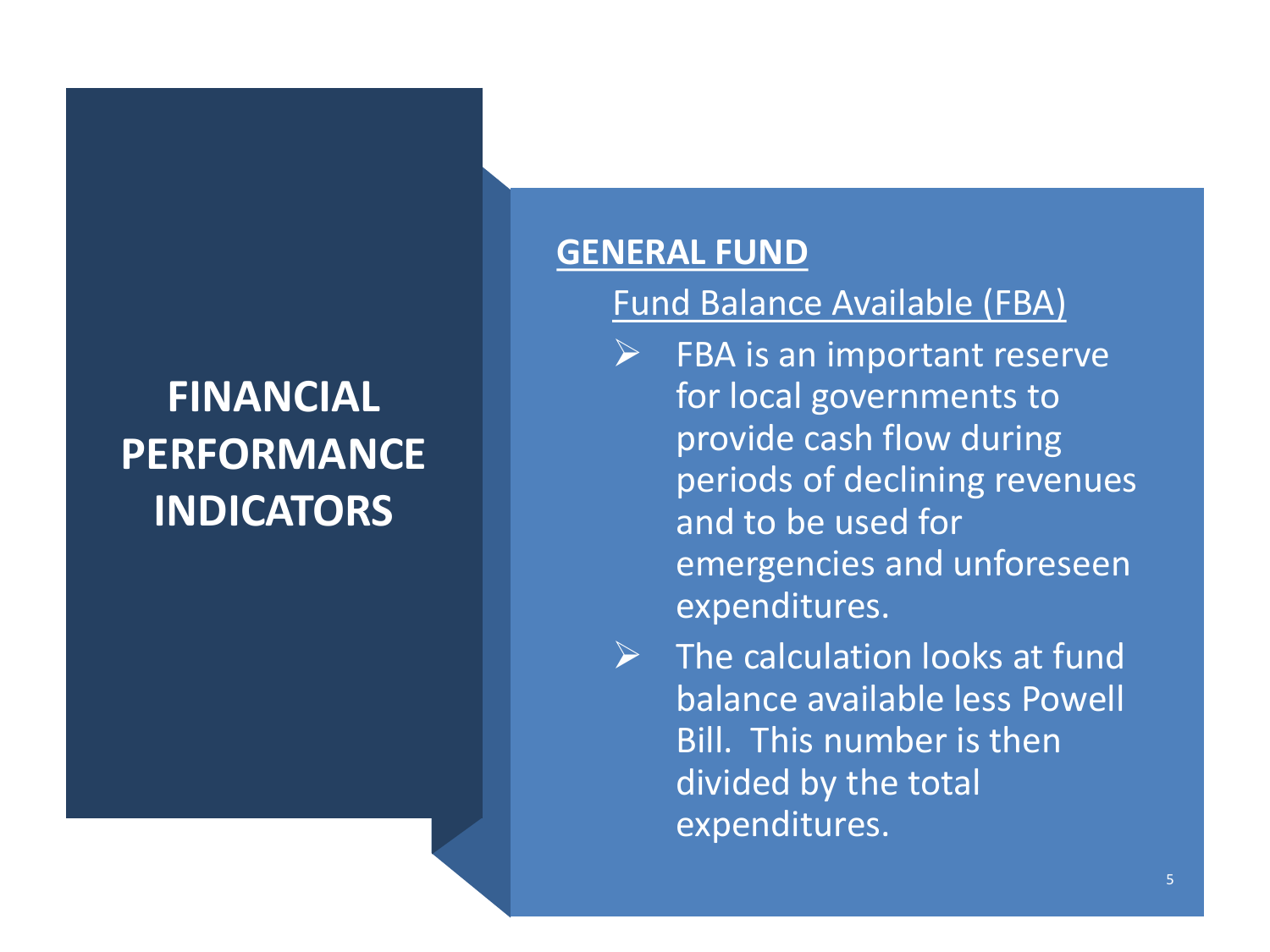### **GENERAL FUND**

### Fund Balance Available (FBA)

For municipalities with General Fund expenditures between \$1,000,000 and \$9,999,999:

| <b>Median FBA as</b><br>a % of<br><b>Expenditures</b> | <b>Minimum</b><br><b>Thresholds FBA</b><br>as a % of<br><b>Expenditures</b> | <b>No. of Months</b><br><b>FBA Using</b><br><b>Annualized</b><br><b>Expenditures</b> | <b>Kure Beach</b><br>FBA as a % of<br><b>Expenditures</b> | <b>Kure Beach</b><br><b>No. of Months</b><br><b>FBA Using</b><br><b>Annualized</b><br><b>Expenditures</b> |
|-------------------------------------------------------|-----------------------------------------------------------------------------|--------------------------------------------------------------------------------------|-----------------------------------------------------------|-----------------------------------------------------------------------------------------------------------|
| 63%                                                   | 34%                                                                         | 4.08                                                                                 | 92.6%                                                     | 11.11                                                                                                     |

| <b>Fiscal</b><br>Year | <b>Kure Beach FBA as</b><br>a % of Expenditures |
|-----------------------|-------------------------------------------------|
| 2019                  | 69.0%                                           |
| 2020                  | 77.8%                                           |
| 2021                  | 92.6%                                           |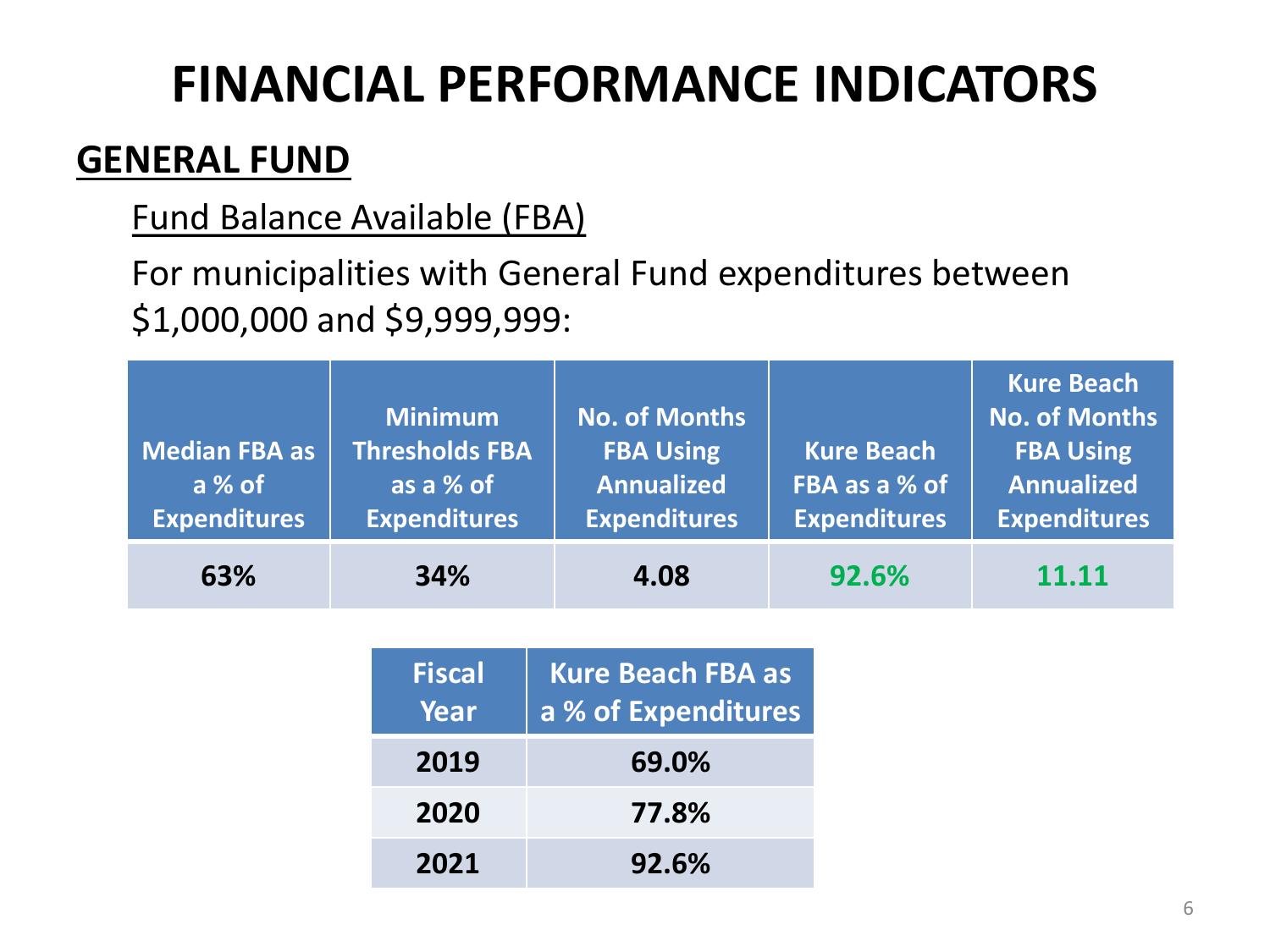### **WATER & SEWER FUND**

### Quick Ratio

- $\triangleright$  Quick Ratio is a measure of shortterm liquidity (the utility's ability to pay its current bills).
- $\triangleright$  It may be calculated as the ratio of unrestricted current assets to current liabilities.
- $\triangleright$  The industry accepted minimum benchmark for this ratio is 1, although utilities should strive to achieve a higher ratio for financial security.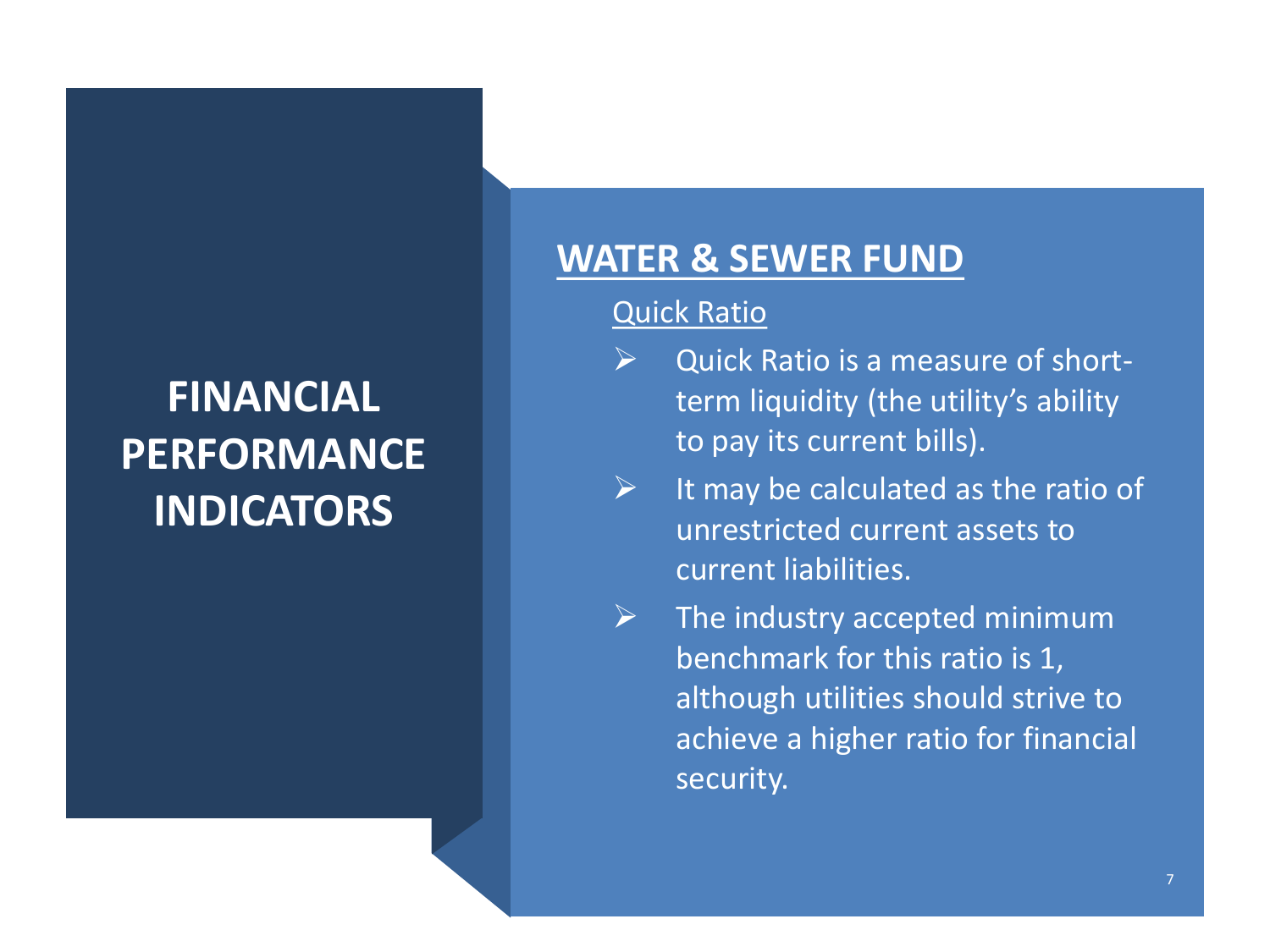### **WATER & SEWER FUND**

|                                                                                                      | <b>Minimum</b><br><b>Threshold</b>   | <b>Kure Beach</b><br><b>FY 2019</b> | <b>Kure Beach</b><br><b>FY 2020</b> | <b>Kure Beach</b><br><b>FY 2021</b> |
|------------------------------------------------------------------------------------------------------|--------------------------------------|-------------------------------------|-------------------------------------|-------------------------------------|
| <b>Quick Ratio</b>                                                                                   | Equal to or<br><b>Greater Than 1</b> | 7.58                                | 6.12                                | 6.44                                |
| <b>Operating Net Income</b><br>(Loss) Excluding<br>Depreciation & Debt<br><b>Service Principal</b>   | <b>Greater Than</b><br>Zero          | \$274,876                           | \$285,390                           | \$352,198                           |
| Unrestricted Cash /<br><b>Total Expenses Less</b><br>Depreciation & Debt<br><b>Service Principal</b> | <b>Greater Than</b><br>16%           | 115.8%                              | 129.6%                              | 133.3%                              |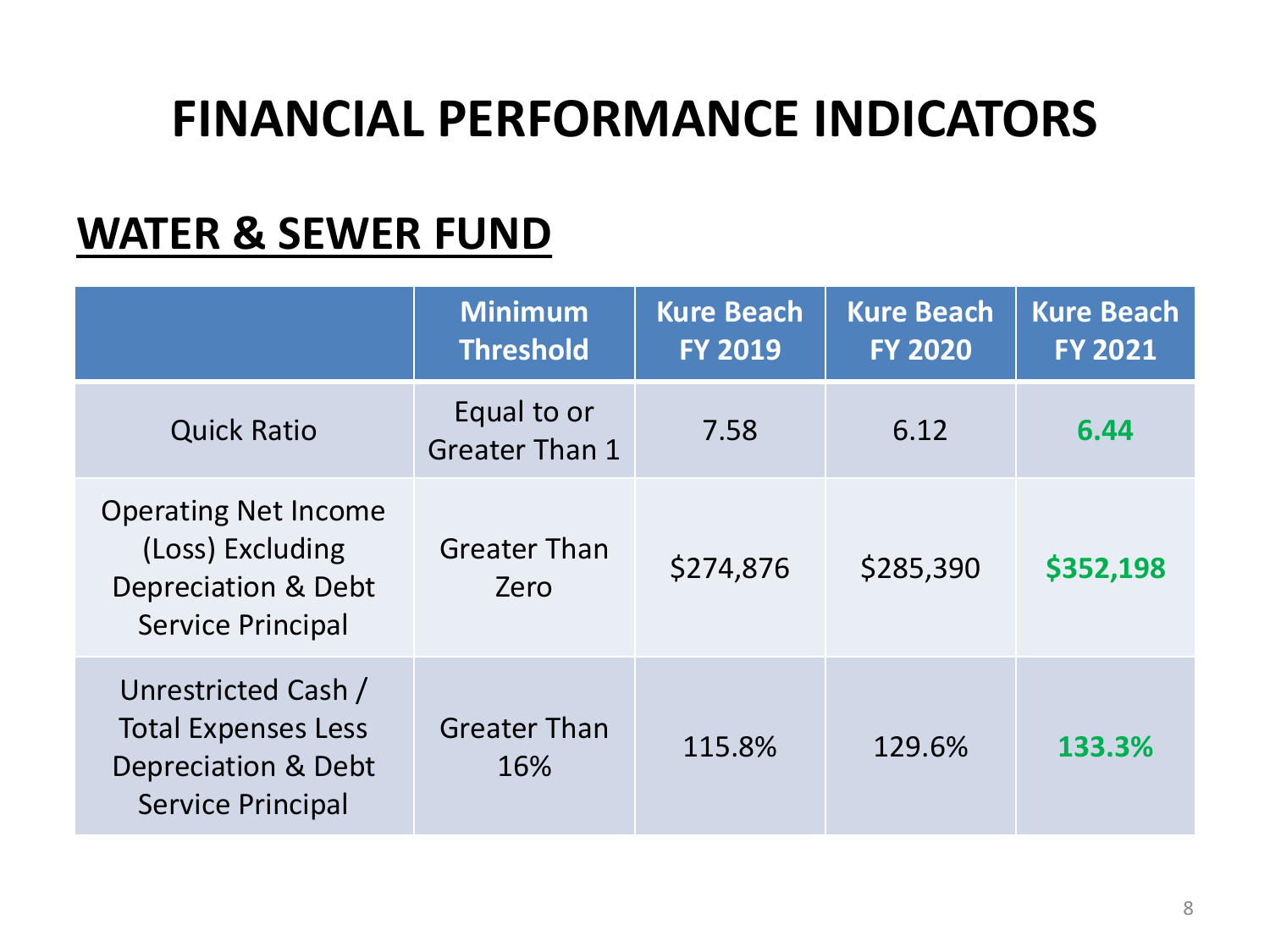### **TOWN OF KURE BEACH TOTAL NET POSITION**

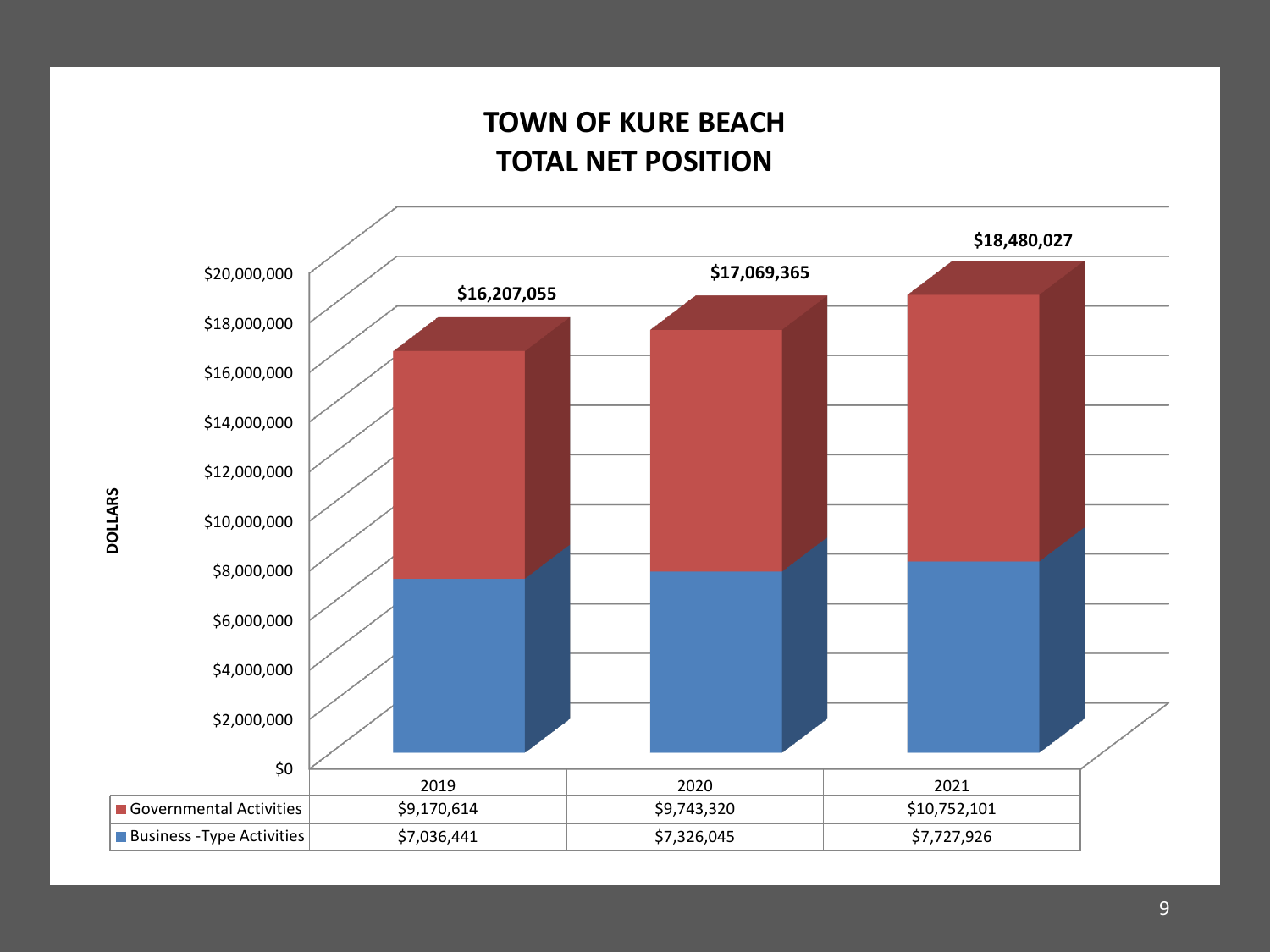### **TOWN OF KURE BEACH GOVERNMENTAL ACTIVITIES NET POSITION**

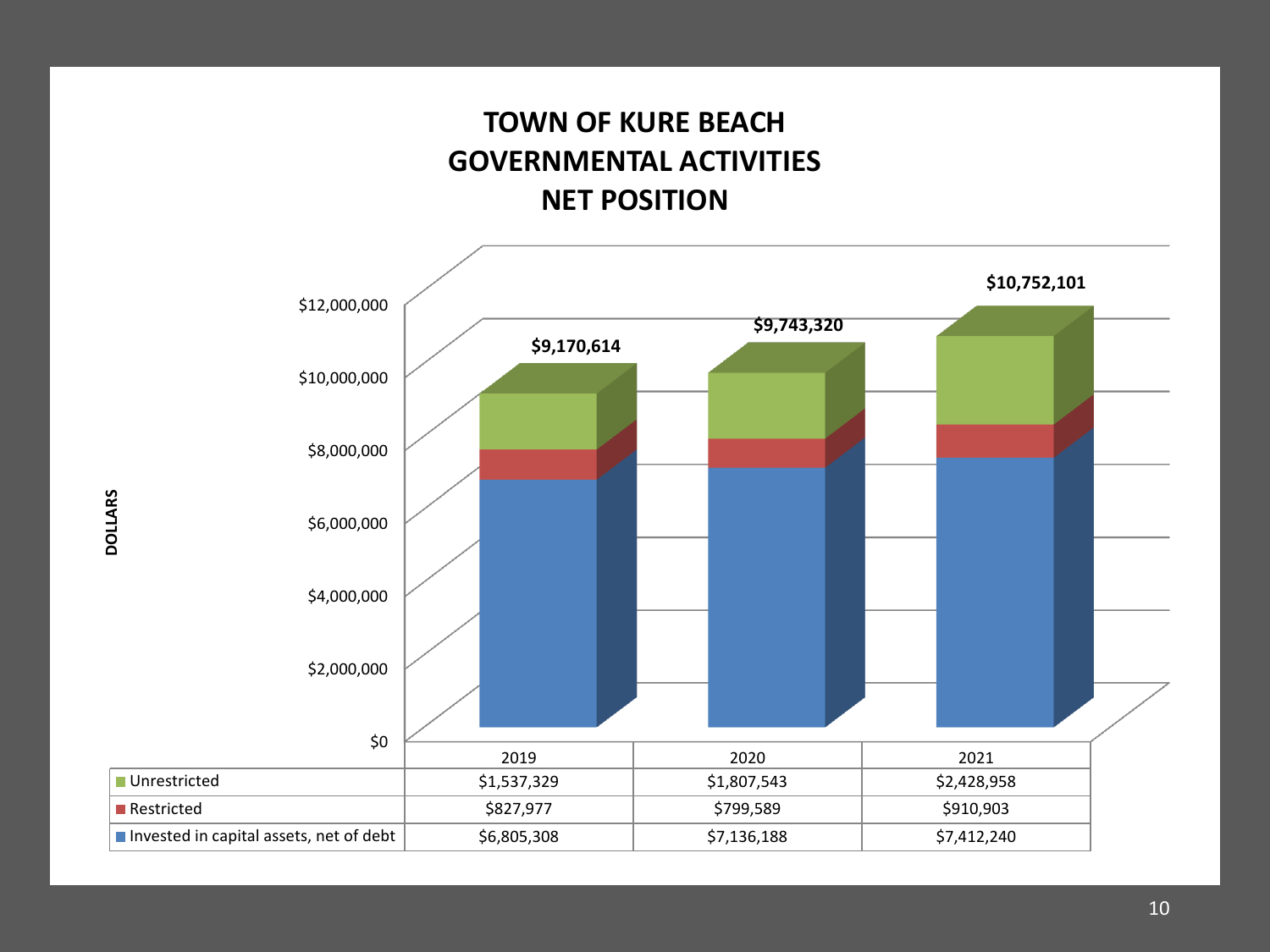### **TOWN OF KURE BEACH BUSINESS-TYPE ACTIVITIES NET POSITION**



**DOLLARS**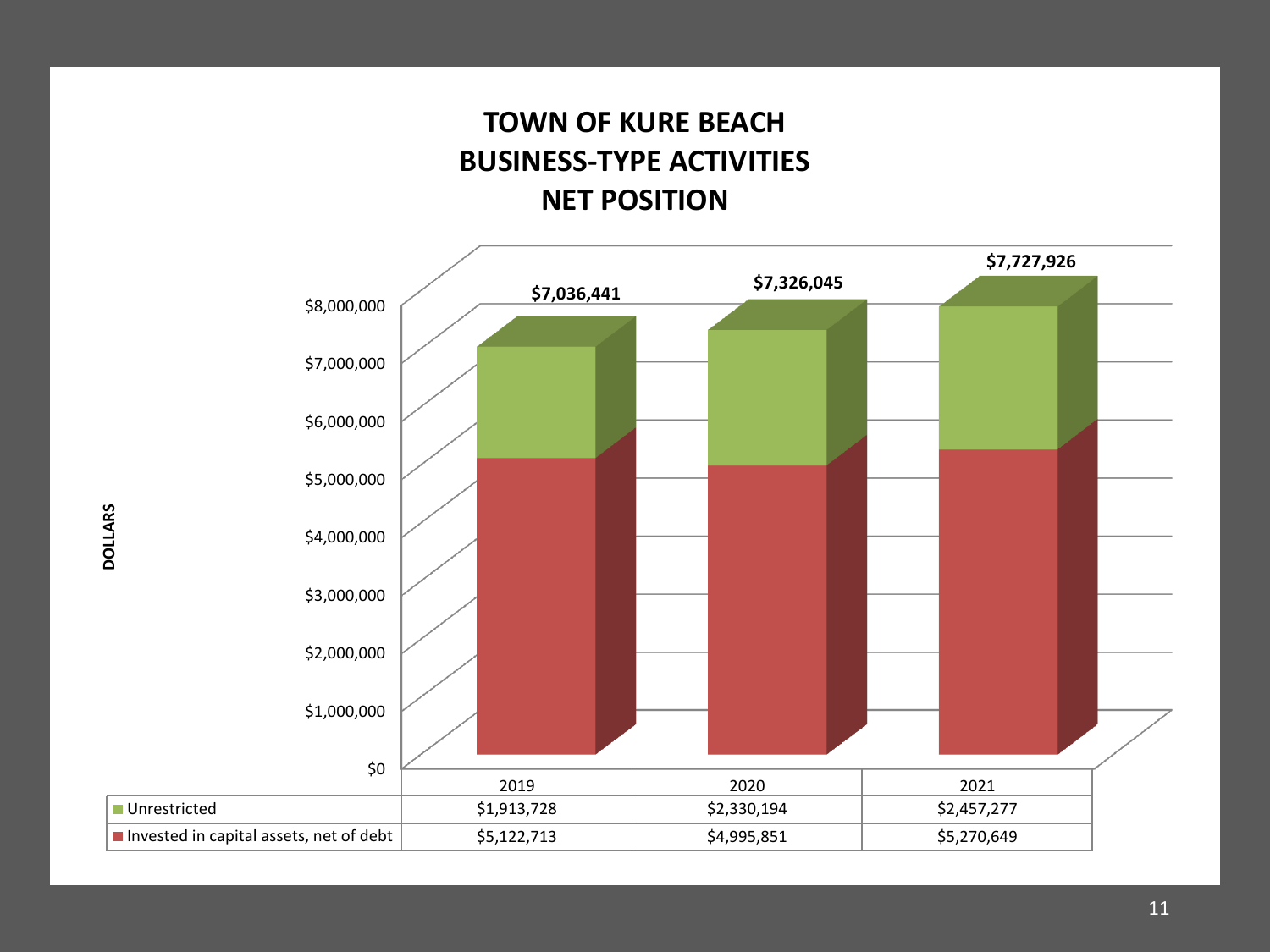

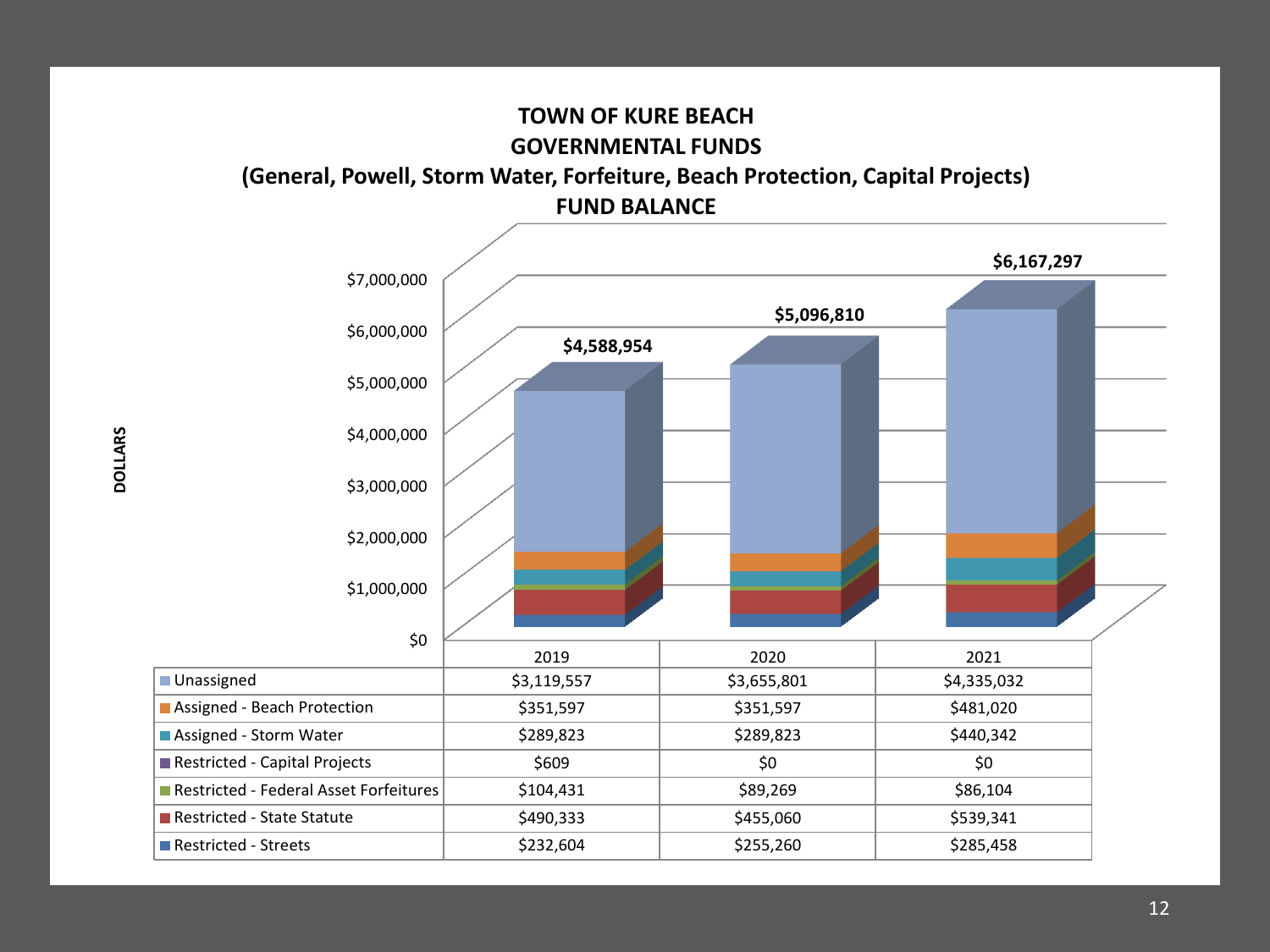#### **TOWN OF KURE BEACH GOVERNMENTAL FUND BALANCE (includes General, Storm Water, Powell, Beach Protection & Federal Asset Forfeiture) June 30, 2021**

|                                                      | <b>FINAL BUDGET</b> | <b>ACTUAL AMOUNTS</b> | <b>VARIANCE - POSITIVE/</b><br>(NEGATIVE) |
|------------------------------------------------------|---------------------|-----------------------|-------------------------------------------|
| <b>Total Revenue</b>                                 | \$6,235,365         | \$6,840,049           | \$604,684                                 |
| <b>Total Expenditures</b>                            | \$6,745,232         | \$5,792,324           | \$952,908                                 |
| Revenues over (under) expenditures                   | (5509, 867)         | \$1,047,725           | \$1,557,592                               |
| Other Financing Sources (Uses) &<br><b>Transfers</b> | \$277,500           | \$22,762              | ( \$254, 738)                             |
| <b>Fund Balance Appropriation</b>                    | \$232,367           | <u>\$0</u>            | (5232, 367)                               |
| Net Change in Fund Balance                           | <u>\$0</u>          | \$1,070,487           | \$1,070,487                               |
| <b>Fund Balance, beginning</b>                       |                     | \$5,096,810           |                                           |
| Fund Balance, ending                                 |                     | \$6,167,297           |                                           |